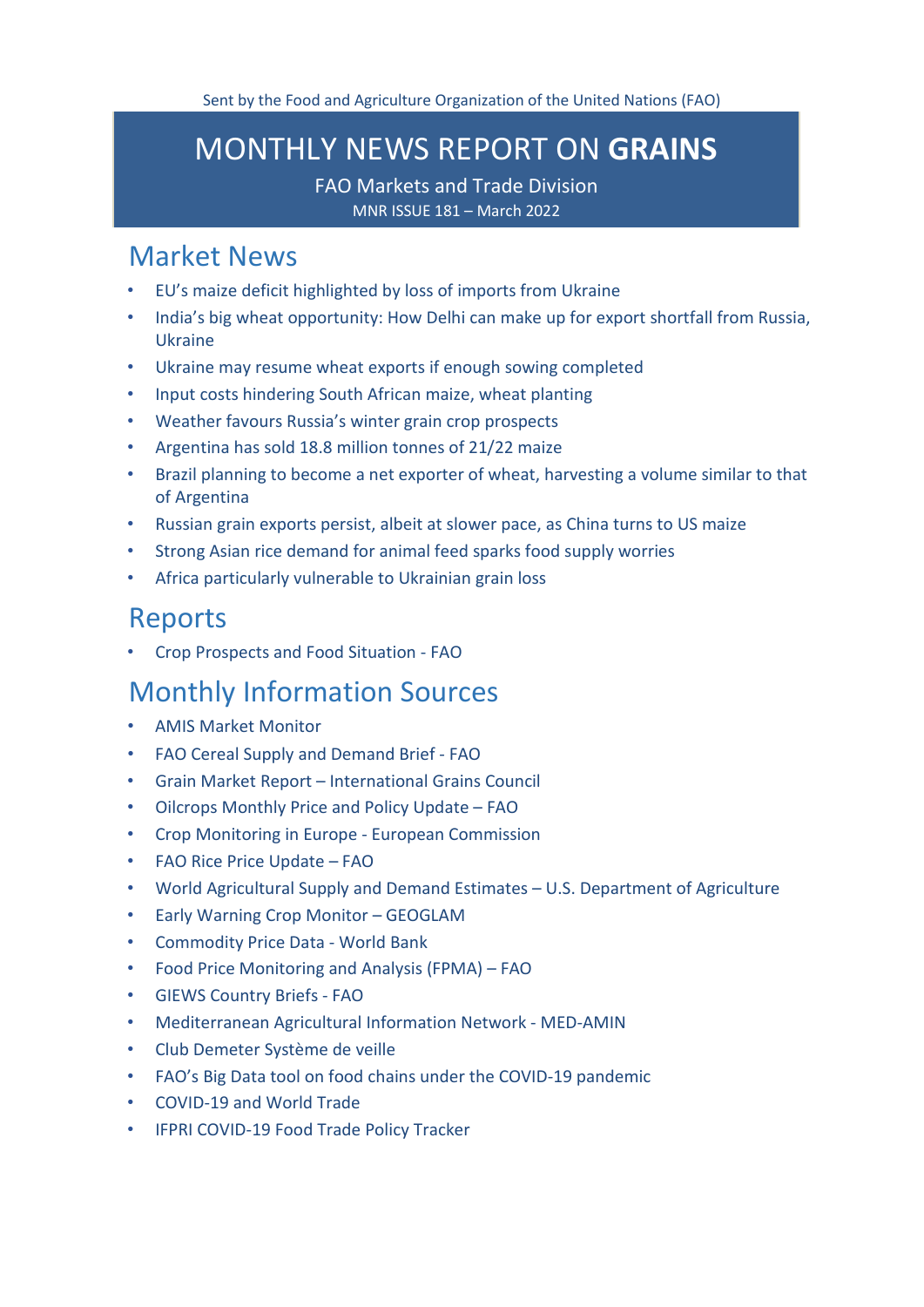# Market News

## <span id="page-1-0"></span>**EU's maize deficit highlighted by loss of imports from Ukraine**

29 March – spglobal.com

The European Union's structural deficit in maize has been highlighted by Russia's invasion of Ukraine, its main source for imports of the feedgrain, said agricultural consultancy Tallage, which expects the resultant destocking to reduce the region's stocks to their lowest level since 2013.

"There is a structural deficit of 13.5 million tonnes on average between domestic supply and demand," said Benoit Fayaud, grain and crop analyst at Tallage.

In slides that were circulated March 29, Fayaud noted that the EU's pigs, chicken, sheep and cows will consume a combined 131 million tonnes of feed grains in 2021-22.

Maize's share of the European Union feedgrain market has grown to 44% in the 2021-22 marketing year from 35% in the 2009-10, Fayaud told an audience in Paris on March 23. By contrast, the share of feed wheat and barley has fallen to 32% and 25% respectively. The EU produced 65 million tonnes of maize in the 2020-21 marketing year (October to September) and required 56 million tonnes to feed its livestock and an additional 17.7 million tonnes going for ethanol, maize starch and human consumption.

Prior to Russia's invasion, Ukraine had been expected to provide just over half of the EU's 14.7 million tonnes in maize imports for the 2021-22 marketing year, according to Fayaud. While shipments between EU countries were seen at 18.1 million tonnes, primarily from Poland, France, Romania, Bulgaria and Hungary to Spain, Portugal, Benelux Germany and Italy.

The closure of Ukraine's ports will boost those intra-EU shipments, leading to a decline in stocks from 3.8 million tonnes at the end of September 2021 to 3.2 million tonnes at the end of September 2022, Fayaud said.

Given the absence of Ukrainian imports, Tallage has raised its estimate for this marketing year's imports into the EU from North America, Brazil and Argentina. It now expects the EU to take 7 million tonnes from those origins, compared to its earlier estimate of 5.5 million tonnes.

The call on South American supplies has raised additional challenges for importers in the EU, where there are restrictions on the use of genetically modified maize. The majority of Argentina's production is genetically modified. Spain's agriculture minister on March 9 appealed to the EU to relax its import controls, and the country has temporarily relaxed restrictions on residues from pesticides that are commonly used in Argentina.

[back to top](#page-0-1) 

## <span id="page-1-1"></span>**India's big wheat opportunity: How Delhi can make up for export shortfall from Russia, Ukraine**

## 28 March – theprint.it

The conflict between the two wheat-surplus nations has raged on for a month now, with no end in sight. Consequently, this supply shock has made the global wheat prices climb — all working in India's favour.

Averaging 100 million tonnes (MT) in the last five years, India is the world's second-largest producer of wheat after China (133 MT), but a high consumption base has seldom allowed the country to be a big exporter.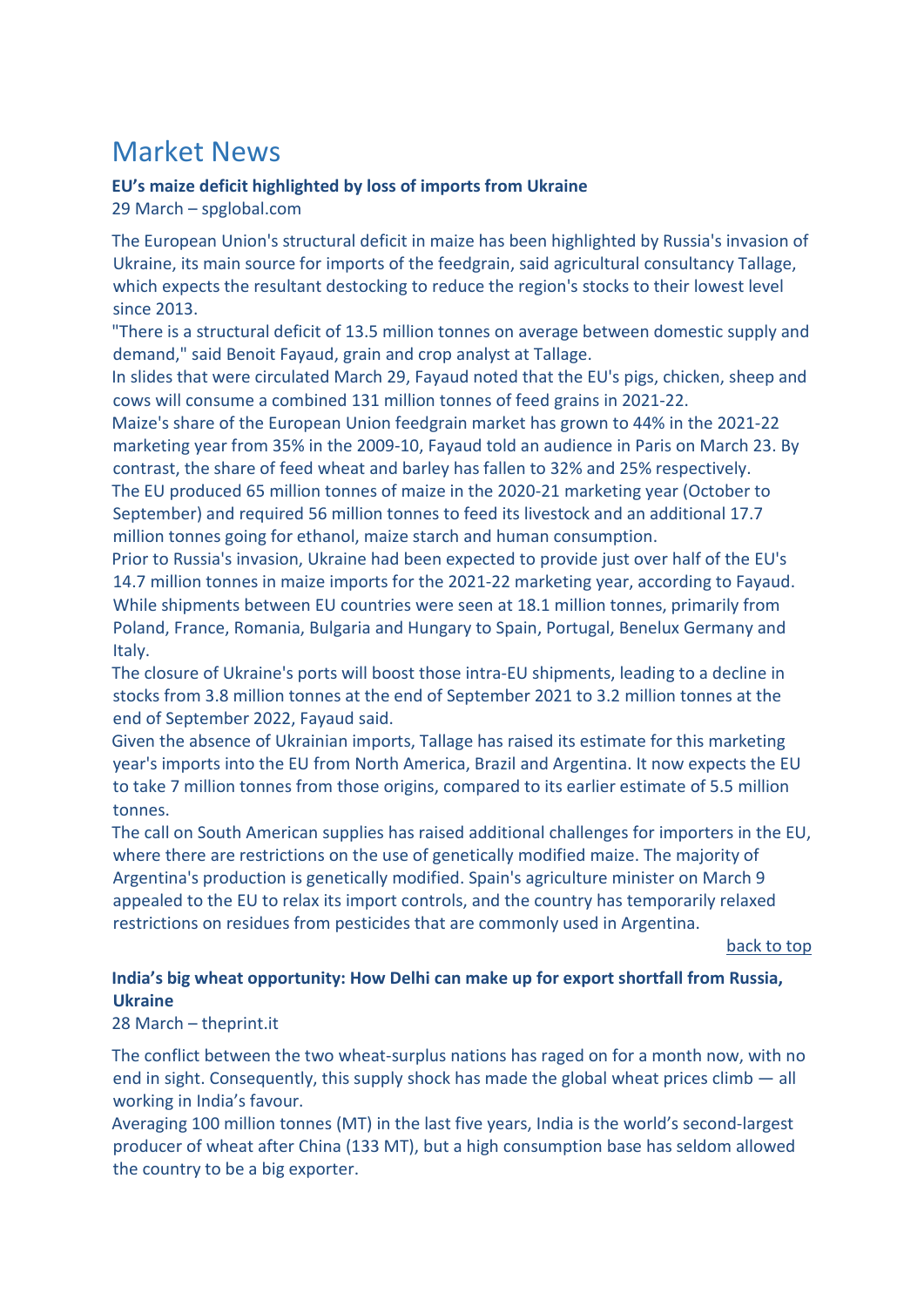According to the United Nations Food and Agriculture Organization (FAO), clubbed together, Russia and Ukraine produce more or less the same amount of wheat India does, 104 MT. However, these countries are collectively home to seven times fewer people (18-19 crore) than India (134 crore), which allows them to export huge quantities of wheat. Hence, countries with inadequate wheat production, especially west Asia and north Africa , rely on Russia and Ukraine.

According to data available with the data visualisation site Observatory of Economic Complexity, in 2019, Russia's wheat exports amounted to \$8.14 billion, and Ukraine exported about \$3.11 billion of wheat. Together, the countries accounted for a quarter of the world's total wheat exports.

A huge chunk of this went to Egypt, which took about 31.3 per cent (\$2.55 billion) of Russia's and 22 per cent (\$685 million) of Ukraine's exports. These two countries meet about 70 per cent of Egypt's wheat import demands, which is why the crisis has hit the country hard.

Egypt needs a huge amount of wheat to run its food subsidy programme, which provides subsidised bread to millions of its citizens, costing about \$5.5 billion to its exchequer. With this conflict, its food security programme is now under a significant threat.

Countries like Indonesia, Turkey, Bangladesh, the Philippines, Tunisia, Morocco, Bangladesh, Yemen, Nigeria and Thailand also each buy over \$100 million worth of wheat from Russia and Ukraine.

Despite being a wheat-rich nation, India used to export only 1 percent of its produce and that too mostly to its neighbours — Bangladesh, Nepal and Sri Lanka — and others like the United Arab Emirates.

The Russia-Ukraine conflict has presented India a chance to grow its exports, especially when 24 MT of wheat is lying in government storage as of February 2022.

However, experts believe that India's wheat faces a stiff market, and much of its competitiveness is dependent on high global commodity prices.

"This year, we can expect to export about 8-10 million tonnes of wheat. Mundra and Kandla (in Gujarat) will be our main ports," said Siraj Hussain, former agriculture and food processing industries secretary.

It must be noted that India's wheat exports were already soaring even before Russia invaded Ukraine, courtesy the Covid-19 pandemic, which restricted the global supply and resulted in higher global prices.

India exported about 2 MT of wheat in 2020-21 and in the April-January period of the ongoing 2021-22 fiscal, the country has already exported 6 MT, according to Ministry of Commerce and Industry.

The government of India offers a minimum support price (MSP) to the farmers at which it promises to pick up their stock. This MSP used to be higher than the market price, but the recent rise in global commodity prices made India a competitive supplier, claimed the International Agricultural Trade Report published by the US Department of Agriculture in July 2021.

<span id="page-2-0"></span>As on 22 March, the global price of wheat already touched the 378 euros or about Rs 3,167 per quintal, which is way higher than the MSP fixed for this year at Rs 2,015/quintal. "In the future it will depend on global prices. This year prices are record high due to war. If it ends and prices cool down, our competitiveness will also go down," said Hussain.

[back to top](#page-0-1)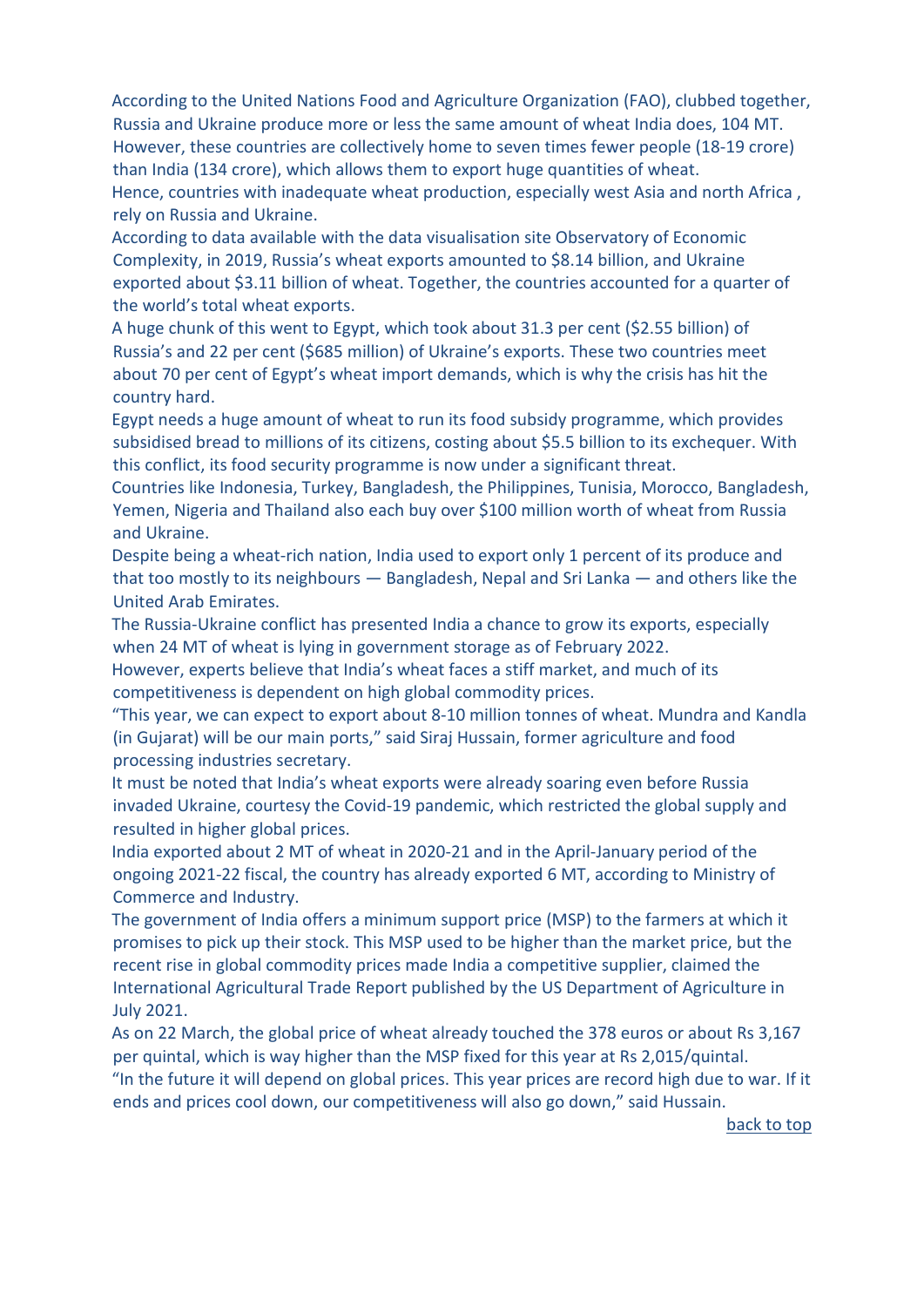### **Ukraine may resume wheat exports if enough sowing completed**

28 March - Bloomberg

Ukraine may ease wheat-export curbs as soon as next month, once it is confident that spring sowing is progressing enough despite Russia's invasion, though export capacity remains strained with some seaports effectively closed by fighting, an official who oversees the country's trade said.

The Cabinet will likely discuss whether it can remove licenses required from shippers to sell wheat abroad in April, after it estimates potential yields following planting and makes sure this year's harvest will be enough to provide food security, Taras Kachka, deputy economy minister told Bloomberg News in a video interview Sunday.

The government introduced licensing in March to curb exports of major Ukrainian agriculture commodities like wheat, maize, sunflower oil, poultry and eggs, following Russia's invasion the previous month. However, restrictions on maize and sunflower oil were removed last week, as the nation has stockpiled enough and farmers need foreign cash to keep their operations going.

"We hope that for wheat we will be able to resume exports as well," Kachka said. "Sowing has begun and, fingers crossed, it will be as good as it can be. Once we see what the outlook for this year harvest is, and what our domestic stockpiles are, we will make a balanced decision."

The eastern European nation is struggling to conduct its spring planting campaign in conditions that it hasn't faced since the Second World War, with farmers having to work in fields under constant risk of shelling and fighting. The Agriculture Ministry estimates sowing areas may shrink by 30% to 50% from last year. The planting effort is vital for the country's economy, which is heavily dependent on agriculture exports.

Another obstacle is how to ship out grains and oilseeds, as most of the country's southern seaports typically used for exports have been blocked by Russian troops in regions near the Black Sea and the Sea of Azov. Even under such conditions, shippers managed to export more than 1 million tons of maize and 300,000 tons of wheat since the beginning of March, according to Kachka.

The government in Kyiv is considering redirecting export shipments to seaports that are under Ukraine's control near the border with Romania, from which cargoes may later go further west to foreign markets via the Danube river. But the bottleneck is Ukraine's railway that can ship just a few hundred thousand tons of crops per month under current

circumstances, and that's far below the volumes that can usually be exported via sea ports, according to the market researcher UkrAgroConsult.

The first shipments via that route, via Izmail, took place last week, Kachka said. Izmail is an inland port in southwestern Ukraine, in the Danube delta region.

[back to top](#page-0-1) 

#### <span id="page-3-0"></span>**Input costs hindering South African maize, wheat planting**

28 March – World-grain.com

Despite high commodity prices to provide incentive for maize and wheat planting, acreage for the two crops in South Africa is expected to remain flat in the 2022-23 marketing year due to the lack of availability and high cost of inputs, according to a Global Agricultural Information Network report from the Foreign Agricultural Service of the US Department of Agriculture (USDA).

The USDA said the cost of farming inputs, especially fertilizer, more than doubled this past year, increasing the risk of production in a weather-dependent industry. As a result, the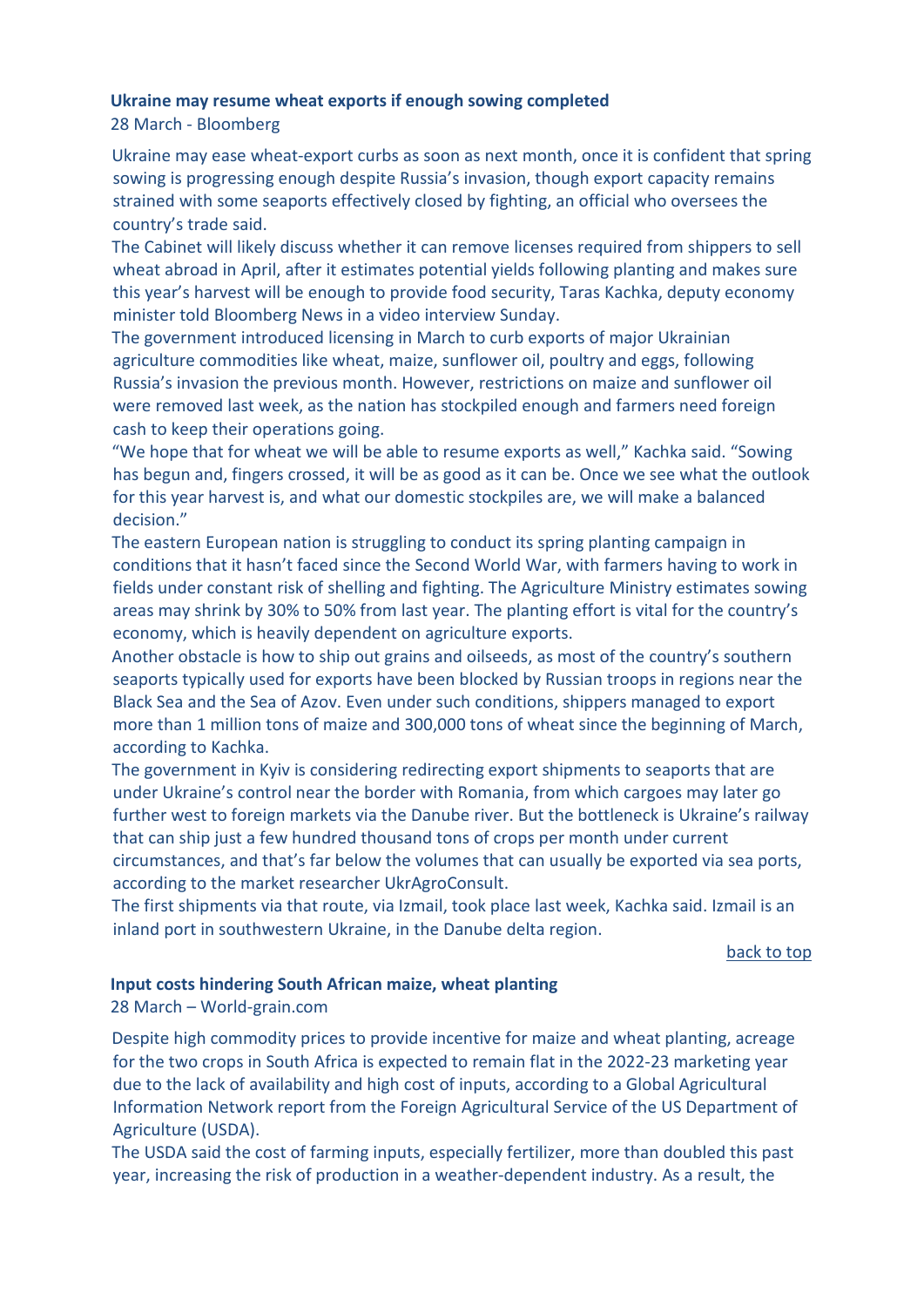USDA forecasts that South Africa's maize area will stay flat in in 2022-23, while wheat area will increase by a modest 10%.

However, the report noted that South Africa should maintain its status as a net exporter of maize with exports of 2.5 million tonnes, while wheat and wheat products imports should remain at 1.7 million tonnes.

South Africa's rice imports are expected to increase by 3% to 1.1 million tonnes on a marginal growth in demand.

Assuming normal weather conditions and including the subsistence farming sector, South Africa's total maize crop for 2022-23 could reach 15.6 million tonnes, which is slightly larger than the expected maize crop of 15.1 million in 2021-22. The USDA projects South Africa's wheat output at 2.1 million tonnes in 2022-23, after producing 2.3 million tonnes in 2021- 22.

#### [back to top](#page-0-1)

#### <span id="page-4-0"></span>**Weather favours Russia's winter grain crop prospects**

24 March - Hellenicshippingnews

Weather favours Russia's winter grain sowings so far, signalling good prospects for the 2022 crop, state weather forecaster Hydrometcentre said on Wednesday.

Russia is one of the world's largest exporters of wheat, supplying it to Egypt and Turkey among other countries. It sows winter grains in the autumn, plants spring grains in spring and then harvests both of them in summer.

"The forecast for the harvest of winter crops is good," Roman Vilfand, head of science at Hydrometcentre, told an online briefing. He did not provide an estimate of the upcoming crop.

Russia is expected to raise this year's grain crop, including both winter and spring grains, to 123 million tonnes, according to the latest agriculture ministry forecast, up from 121.3 million tonnes in 2021.

Winter grains in the main producing regions – Russia's south and the North Caucasus – are developing well, and only 10% of the sowings in other regions are at risk of poor condition, according to Vilfand.

Moisture reserves in soil – another important factor in the healthy development of the crop – are very good, and this will help protect the sowings if the weather in Russia's south proves to be warmer and dryer than usual in April, he added.

#### [back to top](#page-0-1)

#### <span id="page-4-1"></span>**Argentina has sold 18.8 million of 21/22 maize**

22 March – Nasdaq.com

Argentina producers have sold 18.8 million tonnes of maize for the 2021/22 season, the Ministry of Agriculture said on Tuesday.

According to the ministry, the country recorded 1.3 million tonnes of maize sold between March 9 and 16, two times the volume registered in the same period a year ago, boosted by the conflict between Russia and Ukraine that has cut the global supply of the grain. Argentina is the second-largest world exporter of maize and its farmers are beginning to harvest the 2021/22 cereal, which the Buenos Aires Cereal Exchange (BdeC) estimates at 51 million tonnes.

At the end of last year, the Argentine government set a limit on maize exports for the 2021/22 cycle of 41.6 million tonnes to try to control high domestic food prices.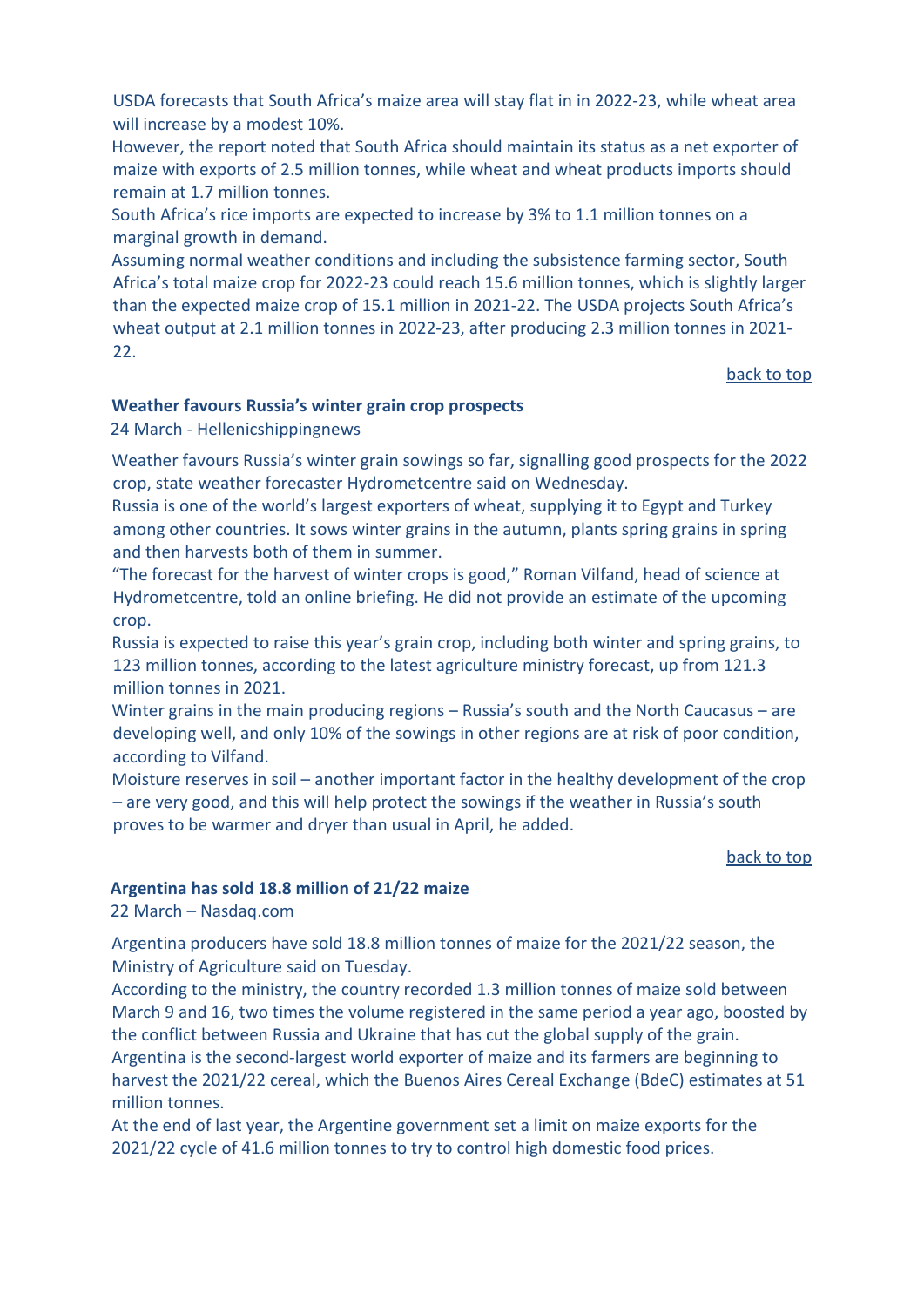Regarding 2021/22 soybeans, Argentine farmers have sold 10.8 million tonnes of the oilseed, whose harvest will begin in the coming weeks, according to the government. On the same date last season, the sales volume had been 12.4 million tonnes. The BdeC estimated soybean production for the current campaign at 42 million tonnes.

Foreign exchange from agricultural exports is essential for Argentina's battered economy, which is only now beginning to grow after more than two years of stagnation that was aggravated by the effects of the pandemic.

[back to top](#page-0-1) 

## <span id="page-5-0"></span>**Brazil planning to become a net exporter of wheat, harvesting a volume similar to that of Argentina**

22 March - Mercopress

Brazil is working to reduce its dependence on foreign produce and hopes to take advantage of recent record exports to increase crops this year. In effect from December 2021 to March 2022, Brazil exported some 2.5 million tons of wheat, an unprecedented volume that benefited from a historically large harvest and, more recently, from additional demand generated by the conflict between wheat exporters Ukraine and Russia.

Farm lobbies in Brazil believe that in effect wheat could follow the path of maize, which gained room in the country after consolidating itself as an export product.

"The expansion of any commodity occurs via exports and not domestic consumption. That was the case with soybeans, maize, coffee, and sugarcane in Brazil. Therefore, only exports will lead to a growth in the domestic production of wheat," said Luiz Pacheco from the T&F consultancy.

In the last decade to 2020, maize exports from Brazil increased more than threefold to around 35 million tons, while production has nearly doubled over the same period to over 100 million tons.

Brazil normally imports more than 50% of the wheat it consumes, mainly from Argentina. Given this context, the country has enough room to more than double the product's crop area, which currently only reaches 2.47 million hectares. By doing that, the country could become self-sufficient and produce 12.7 million tons of wheat.

The project only takes into consideration the state of Rio Grande do Sul, which plants more than 6 million hectares of soybeans in the summer and only 1.16 million hectares during winter, mainly wheat, said Embrapa Trigo analyst Oswaldo Vieira.

Vieira believes farmers are prepared and adds that the port the Port of Rio Grande (RS) has idle capacity between the end and the beginning of the year. Therefore, the wheat crop from Rio Grande do Sul could enter the international market before the Argentine harvest. Vieira, who participated in the elaboration of the plan that is currently being updated before being delivered to the government by the Brazilian Wheat Industry Association (Abitrigo), said that Rio Grande do Sul farmers already had the necessary agronomic conditions to expand planting. Now, they have the right prices too.

According to T&F consultants, if Rio Grande do Sul had a second wheat crop in the area dedicated in summer to soybeans, it could have a cereal harvest of around 17 million tons, close to that of Argentina.

Wheat hit 14-year highs on the Chicago Stock Exchange because of the lower Eastern European supplies since the conflict began.

Vieira points out that many consulting firms have argued that the planted area could grow by around 30% this year in Rio Grande do Sul, considering that nearly 600,000 tons have already been sold in advance.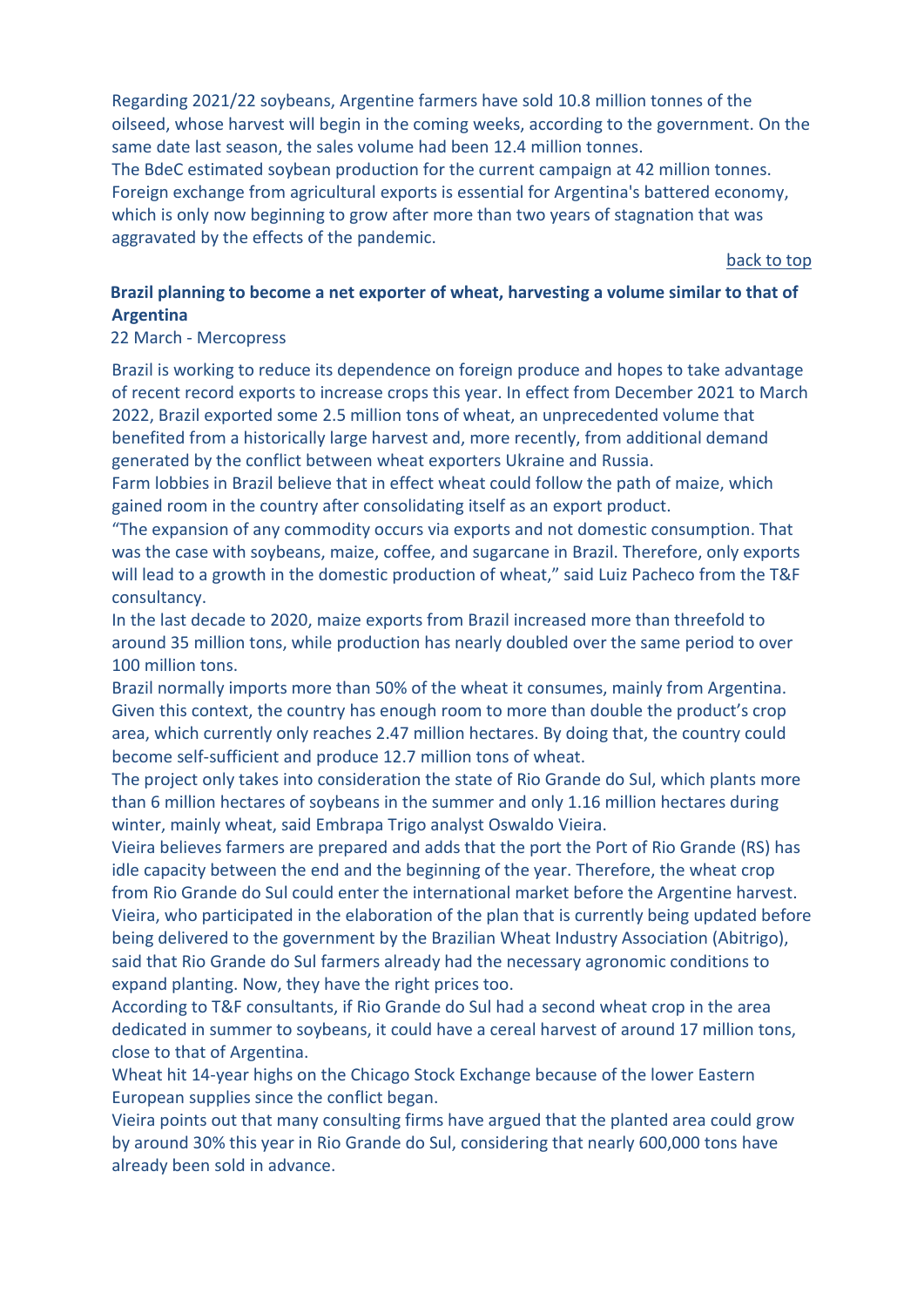And when it comes to costs, there is margin for a competitive crop despite the increase in inputs. "Because the soybean harvest was poor, there is a large amount of fertilizer in the soil to service the wheat crop."

[back to top](#page-0-1) 

## <span id="page-6-0"></span>**Russian grain exports persist, albeit at slower pace, as China turns to US maize**  18 March –farmpolicynews.illinois.edu

Bloomberg writer Megan Durisin reported yesterday that, "Grain exports from Russia are slowing but continue to flow, with ships calling at the nation's ports even as the conflict in Ukraine rages on and fears over global food security increase.

"AgFlow, a Geneva-based crop data company, estimates about 73 vessels carrying agricultural staples like wheat departed Russia in the first two weeks of March, versus 220 during the same period last year. Sea/ by Maritech, another ship-tracking platform, estimates crop tonnage from the nation's ports in the week to March 12 fell by half from the preceding seven days."

The Bloomberg article stated that, "'Following this week's tenders, there is more confidence that wheat is available for export at an elevated price.' Rabobank analysts said Wednesday in a note. 'However, the situation remains deeply uncertain and shifting to this 'new normal' of greatly reduced Black Sea exports will still take time.'"

Also yesterday, Bloomberg writers Michael Hirtzer and Tarso Veloso Ribeiro reported that, "China is ramping up maize purchases from the U.S. as Russia's invasion of Ukraine snarls grain exports and puts spring plantings in doubt, pushing prices higher in Chicago.

"The world's top importer scooped up 200,000 metric tons of maize last week for shipment in the season beginning Sept. 1, U.S. Department of Agriculture data showed Thursday, the most since December. While China was only the fourth-largest buyer for the week, the sale was notable since the Asian country had been purchasing supplies from Ukraine. China was also the leading buyer of U.S. soybeans, picking up more than 800,000 tons."

Meanwhile, with respect to crop production in Ukraine, Reuters writer Pavel Polityuk reported yesterday that, "Ukrainian winter wheat crops are in good condition and the country will have enough bread this year, Deputy Agriculture Minister Taras Dzoba said late on Wednesday."

The article noted that, "APK-Inform agriculture consultancy said this week the area sown with Ukraine's 2022 spring grain crops could fall 39% to 4.7 million hectares due to Russia's military invasion."

Last week, Ukraine President Volodymyr Zelenskiy urged farmers to plant as many fields as possible.

And a separate Reuters article from yesterday reported that, "Ukraine has started sowing spring grain in some areas but no mass sowing campaign has yet started, deputy agriculture minister Taras Vysotskiy told Reuters on Thursday.

He said it was not yet possible to forecast how much grain would be sowed in Ukraine, which has been invaded by Russian forces.

Amid the uncertainty, Reuters writer Nigel Hunt reported yesterday that, "The International Grains Council (IGC) on Thursday cut its forecast for Ukraine's grain exports in the current 2021/22 season, noting ongoing conflict in the country had fuelled concerns about potential food security risks.

"Ukraine's grain exports were revised to 47.8 million tonnes, sharply down from last month's forecast of 62.8 million with the council noting projections were especially tentative and subject to significant uncertainty."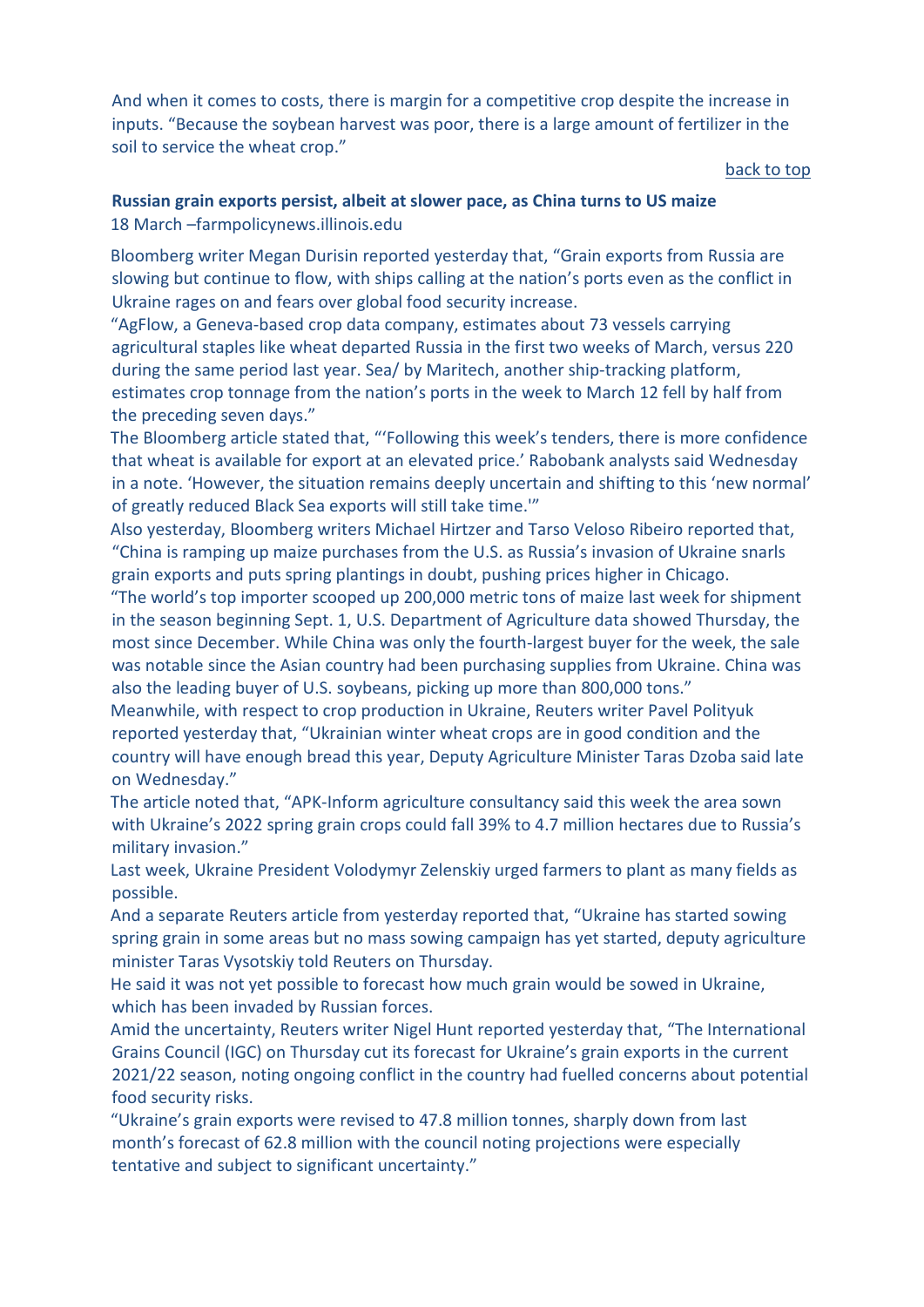Hunt added that, "Ukraine's maize export outlook was cut to 21.0 million tonnes from 31.9 million while wheat exports were downwardly revised to 20.8 million from 24.5 million. "The IGC also downwardly revised its forecast for Russian grain exports to 37.1 million tones from 37.7 million."

Meanwhile, Reuters writer Maytaal Angel reported yesterday that, "The conflict in Ukraine is already resulting in rising food prices and a shortage of staple crops in parts of central Asia, the Middle East and north Africa, the United Nations International Fund for Agricultural Development (IFAD) said on Thursday."

And Bloomberg News reported yesterday that, "'What's going on in Ukraine is going to change our whole approach, and our view on the future of agriculture,' EU Commissioner for Agriculture Janusz Wojciechowski said in the European Parliament. 'We have to have a return to food security.'

"The EU is working on measures that would allow fallow land to be used to grow protein crops to avert a scarcity of feed, Wojciechowski said. It's also looking at offering support to the pig-meat industry, and studying a proposal to allow member nations to grant aid to farmers in a relaxation of state-aid rules, as happened during the pandemic."

With respect to near-term agricultural production issues, Bloomberg writers Brian K Sullivan, Allison Nicole Smith, and Michael Hirtzer reported yesterday that, "The risk of major flooding in the fertile Red River Valley and continued snow cover across Minnesota and North Dakota threaten to delay planting across the region for weeks, U.S. government forecasters said in a call with reporters."

And Reuters writer Karl Plume reported yesterday that, "A severe drought that has gripped parts of the western United States since mid-2020 is likely to persist or worsen this spring due to expected above-normal temperatures and below-normal precipitation, the National Oceanic and Atmospheric Administration (NOAA) said Thursday."

[back to top](#page-0-1) 

#### <span id="page-7-0"></span>**Strong Asian rice demand for animal feed sparks food supply worries**

16 March – Reuters

A surge in wheat and maize prices is boosting demand for low-grade rice in animal rations across Asia, pushing up prices of the world's most important staple at a time when global food inflation is already hovering near record highs.

Global crop importers are scrambling for supplies after Russia's invasion of Ukraine severed grain shipments from the two countries, which together account for around 25% of world wheat and 16% of world maize exports.

Chicago wheat futures hit a record high last week while maize climbed to its highest in a decade after war-torn Ukraine shut its ports and Western sanctions hit Russian exports. The price spikes in wheat and maize in turn pushed buyers to seek alternatives, including in China, by far the world's largest feed market. Importers there are in talks to buy extra volumes of broken rice - inferior rice where the grains have been fractured during the milling process - to fatten hogs and other animals, traders and analysts said.

Rice typically trades at a steep premium to wheat, but wheat's blistering 50% price surge from a month ago has sharply cut the difference between the two grains, and even made wheat more expensive than some lower grades of rice.

Benchmark food-grade rice from Thai exporters made its biggest weekly gain since October 2020 last week on the back of firmer food and feed demand, climbing 5% to around \$421.50 a tonne.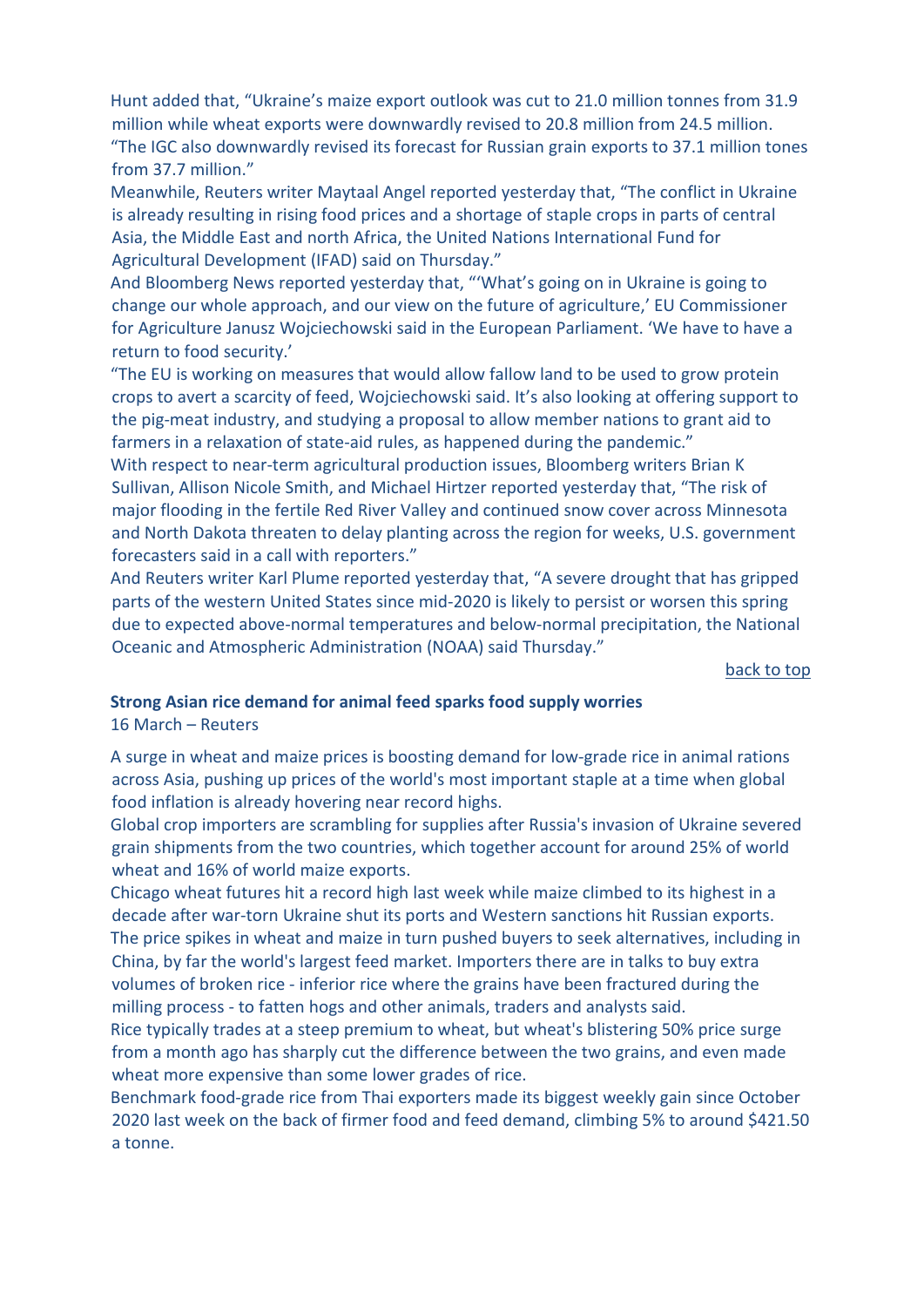That's the highest since last June, and sources say prices may keep rising if the disruption to Black Sea flows persists. Export prices from Vietnam and India have also climbed.

"There could be greater interest in broken rice for animal feed if the strength currently dominating wheat and maize markets persists," said Rome-based FAO rice economist Shirley Mustafa.

"It is not just animal feed, there could also be a substitution in other use sectors, such as more people turning to rice for their meals."

China had booked up to two million tonnes of Ukrainian maize imports for this year, but most of those shipments are now in jeopardy given the disruption to Ukraine's logistics chains.

To replace those lost volumes, China is expected to import around three million tonnes of broken rice, up from about two million tonnes annually in the past two years, said a Beijingbased rice trader.

#### [back to top](#page-0-1)

## <span id="page-8-0"></span>**Africa particularly vulnerable to Ukrainian grain loss**

10 February – dtnpf.com

Long-term loss of Ukrainian grain on the world export market due to Russia's invasion of the country could have a particularly damaging impact on North Africa, where many countries are dependent on a stable supply of imported cereals to meet food production demand. Ukraine accounts for about 10% of the world's wheat and supplies large quantities of grain to North African states, which other sources could not replace even in the long run, according to current model calculations by the Kiel Institute for the World Economy, based in Kiel, Germany.

Hendrik Mahlkow, trade researcher at the institute, and Tobias Heidland, research director for international development and member of the African Research Cluster, used the KITE (Kiel Institute Trade Policy Evaluation) model to simulate the long-term consequences for Africa of an end of exports of Ukrainian wheat and other cereals for food production, such as maize or sorghum. The model calculations did not include cereals used as animal feed, such as maize. Tunisia and Egypt would particularly face difficult situations.

In Tunisia, the country's total wheat imports would permanently decrease by over 15%, and imports of other cereals would decrease by almost 25%. Egypt would import over 17% less wheat and almost 19% less other cereals, while South Africa would import 7% less wheat and over 16% less other cereals.

Imports of other cereals would also be noticeably lower in Cameroon (down 14 %) and Algeria and Libya (-9.6 %, aggregated in the trade model). Wheat imports would drop significantly in Ethiopia (-9.6 %), Kenya (-7.9 %), Uganda (-7.1 %), Morocco (-6.2 %), and Mozambique (-6 %).

"Ukraine's central importance to Africa's food supply is evident from our estimates, especially in countries that consume grains they buy on the world market," Mahlkow said. "Ukraine is irreplaceable as a grain supplier, even in the long term. Its failure worsens Africa's supply and also drives up prices."

If less grain is available, prices will rise, in some cases dramatically. According to the simulation, other cereals would become more than 24% more expensive in the long term in Tunisia, almost 9% in Algeria and Libya, and more than 4% in Egypt. The permanent increase in the price of wheat would be nearly 9% in Kenya, almost 8% in Uganda, 5% in Tunisia, 4% in Mozambique, and over 3% in Egypt.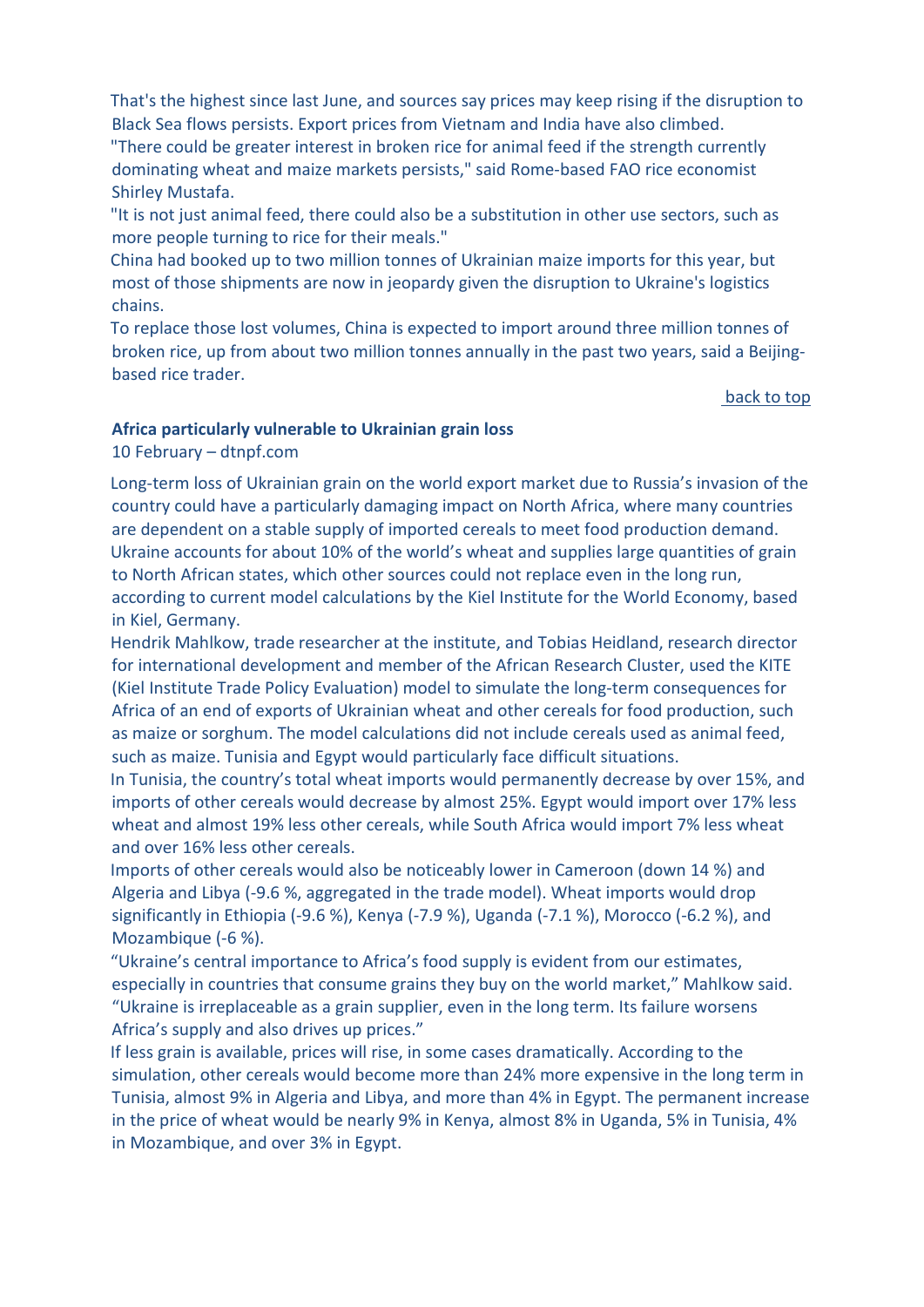KITE simulates the long-term and permanent changes in trade flows when conditions change. The short-term consequences for countries and their populations not reflected in the model are likely to cause even greater disruptions, the researchers noted.

[back to top](#page-0-1)

# <span id="page-9-0"></span>Reports

### <span id="page-9-1"></span>**[Crops Prospects and Food Situation –](https://www.fao.org/documents/card/en/c/cb8893en) FAO**

FAO assesses that globally 44 countries, including 33 in Africa, nine in Asia and two in Latin America and the Caribbean, are in need of external assistance for food. Conditions are projected to worsen significantly in West Africa, due to conflicts, high food prices and reduced harvests, while the situation is alarming in East Africa. Humanitarian needs are foreseen to also increase in Southern Africa in late 2022 due to the impact of adverse weather.

[back to top](#page-0-1) 

# <span id="page-9-2"></span>Monthly Information Sources

**[AMIS Market Monitor](http://www.amis-outlook.org/amis-monitoring/monthly-report/en/)  [FAO Cereal Supply and Demand Brief -](http://www.fao.org/worldfoodsituation/csdb/en/) FAO Grain Market Report – [International Grains Council](https://www.igc.int/en/gmr_summary.aspx) [Oilcrops Monthly Price and Policy Update –](https://www.fao.org/3/cb9089en/cb9089en.pdf) FAO [Crop Monitoring in Europe -](https://op.europa.eu/en/publication-detail/-/publication/5de4ec6b-abef-11ec-83e1-01aa75ed71a1/language-en) European Commission [FAO Rice Price Update –](http://www.fao.org/economic/est/publications/rice-publications/the-fao-rice-price-update/en/) FAO [World Agricultural Supply and Demand Estimates –](https://www.usda.gov/oce/commodity/wasde/wasde0322.pdf) U.S. Department of Agriculture [Early Warning Crop Monitor –](https://cropmonitor.org/index.php/cmreports/earlywarning-report/) GEOGLAM [Commodity Price Data -](https://thedocs.worldbank.org/en/doc/5d903e848db1d1b83e0ec8f744e55570-0350012021/related/CMO-Pink-Sheet-March-2022.pdf) World Bank [Food Price Monitoring and Analysis \(FPMA\) –](https://www.fao.org/3/cb8976en/cb8976en.pdf) FAO [GIEWS Country Briefs -](https://www.fao.org/giews/en/) FA[O](https://www.fao.org/giews/en/) [Mediterranean Agricultural Information Network -](https://www.scoop.it/topic/med-amin) MED-AMIN [Club Demeter Système de veille](https://www.scoop.it/u/club-demeter) [FAO's Big Data tool on food chains under the COVID-19 pandemic](http://www.fao.org/datalab/website/web/covid19) [COVID-19 and World Trade](https://www.wto.org/english/tratop_e/covid19_e/covid19_e.htm) [IFPRI COVID-19 Food Trade Policy Tracker](https://www.ifpri.org/project/covid-19-food-trade-policy-tracker)**

The main purpose of the MNR is to provide links between the FAO Secretariat and the Members of the Intergovernmental Group (IGG) on Grains, as well as the general public.

To unsubscribe, send an email to: mailto:MNR-L-signoff-request@LISTSERV.FAO.ORG

The MNRs are sent electronically on the last working day of the month except in July and December. **Useful links**  [Previous issues of the MNR](http://www.fao.org/economic/est/publications/grains-publications/monthly-news-report-on-grains-mnr/en/?)

[FAO World Food Situation](http://www.fao.org/worldfoodsituation/en/) [FAO Grains website](http://www.fao.org/economic/est/est-commodities/grains/en/?#.VPCRtHzF_Ak)